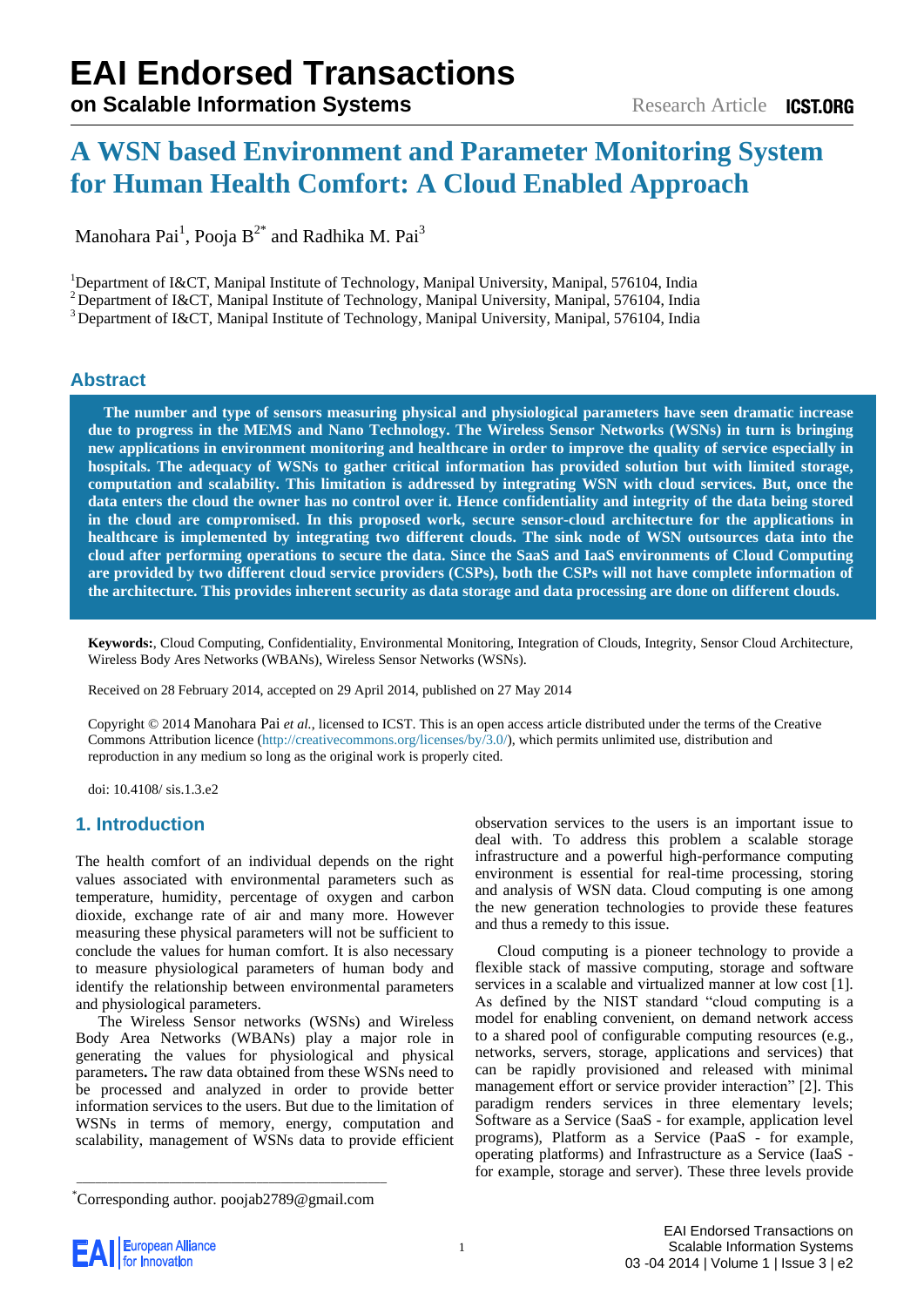the users with dynamically scalable and virtualized resources through the Internet on "pay per usage" basis. [1]. Thus in order to overcome the shortfall of WSNs in terms of storage and computation it is integrated with the cloud computing environment, leading to the introduction of sensor-cloud infrastructure [1].

A Sensor-Cloud "is a unique sensor data storage, visualization and remote management platform that leverage powerful cloud computing technologies to provide excellent data scalability, rapid visualization, and user programmable analysis through a simple API" [3]. The sensor-cloud collects and process data from several sensor networks and enables the users to access, monitor, visualize, analyze, store and share the data among different users. Though the resources provided by the sensor-cloud can be used to provide better observation services, the owner becomes totally dependent on availability of these services and has no control over the data that enters the cloud. This creates a hindrance on the confidentiality and integrity factor of the data stored in the cloud. Thus in this paper we propose a secure sensor-cloud architecture.

The paper is organized as follows. Section 2 gives an overview of the existing literature. Section 3 introduces the proposed scheme. Section 4 provides experimental setup details and section 5 concludes the paper.

# **2. Related Work**

This section gives an overview of the works related to relationship between physical and physiological parameters and integration of WSNs with the cloud computing paradigm.

Ivanov et al [9] has proposed a co-operative WBAN environment that supports multi hop transmission through cooperative WSNs and WBAN nodes. The essentiality of considering the values of both environmental parameters and WBAN nodes for deciding the comfort of a person is discussed.

In reference with integration of WSN with Cloud services,

Figure1. shows the conventional sensor-cloud architecture.

The conventional sensor cloud is shown comprising one or more end user devices, cloud service provider, gateway and one or more sensors.

An end user may initiate a service request through the end user device. The end user device which may be any communication device with internet facility, is configured to send request for a data. The end user device communicates with the cloud service provider (CSP) to obtain the information services.The cloud service provider is a shared computing infrastructure comprising storages, processors, operating systems etc. The cloud infrastructure is designed to provide easy, scalable access to software applications, storage resources and other related data management services. The CSP process the end user request by fetching the data stored in the database and providing the required services.

The sensor network consists of a group of (wireless) sensors which may communicate with each other using the standard

communication protocols for example, ZigBee, Bluetooth etc. The sensors are used to measure and collect periodic data of known parameters. The parameters include temperature, pressure, percentage of different gases in the environment etc. The data measured (or collected) by sensor (referred to as raw data) is forwarded to the database through the gateway. As may be seen in the conventional system, the raw data is stored in the database of the cloud service provider who provides information service to the user. Since, the storage and information services are managed and administrated by the same cloud service provider, the raw data is vulnerable and confidentiality and integrity of data may be compromised.

Apart from this Yuriyama et al. [6] has suggested an infrastructure where the WSNs can be configured as virtual sensors. Although the user can request and release the resources on demand, it is not very much user friendly as the end user needs to do most of the processing and provisioning. M.M Hassan et al. [7] proposed a framework for sensor-cloud integration based on the pub-sub broker model. This model is used for channelization of sensor data to the SaaS application. A.Deshwal et al [8] has also provided an end to end solution to access data generated from remotely located WSN by using a smart device. The IaaS paradigm of cloud computing was utilized to provide virtualization of sensor. Also, R. Hummen et al [5], introduced a sensor-cloud architecture that is suitable for different kinds of sensor. Though the works of [7], [8] and [5] have proposed different architectures to integrate WSNs into cloud neither of these architectures provides security features to the outsourced WSN data.



**Figure 1.** Conventional Sensor Cloud Architecture

Apart from the above works, there also exists many services that provide sensor-cloud infrastructure to store and process the sensor based information. Few of them are Nimbits [10], Pachube Platform [11], IDigi [12] and

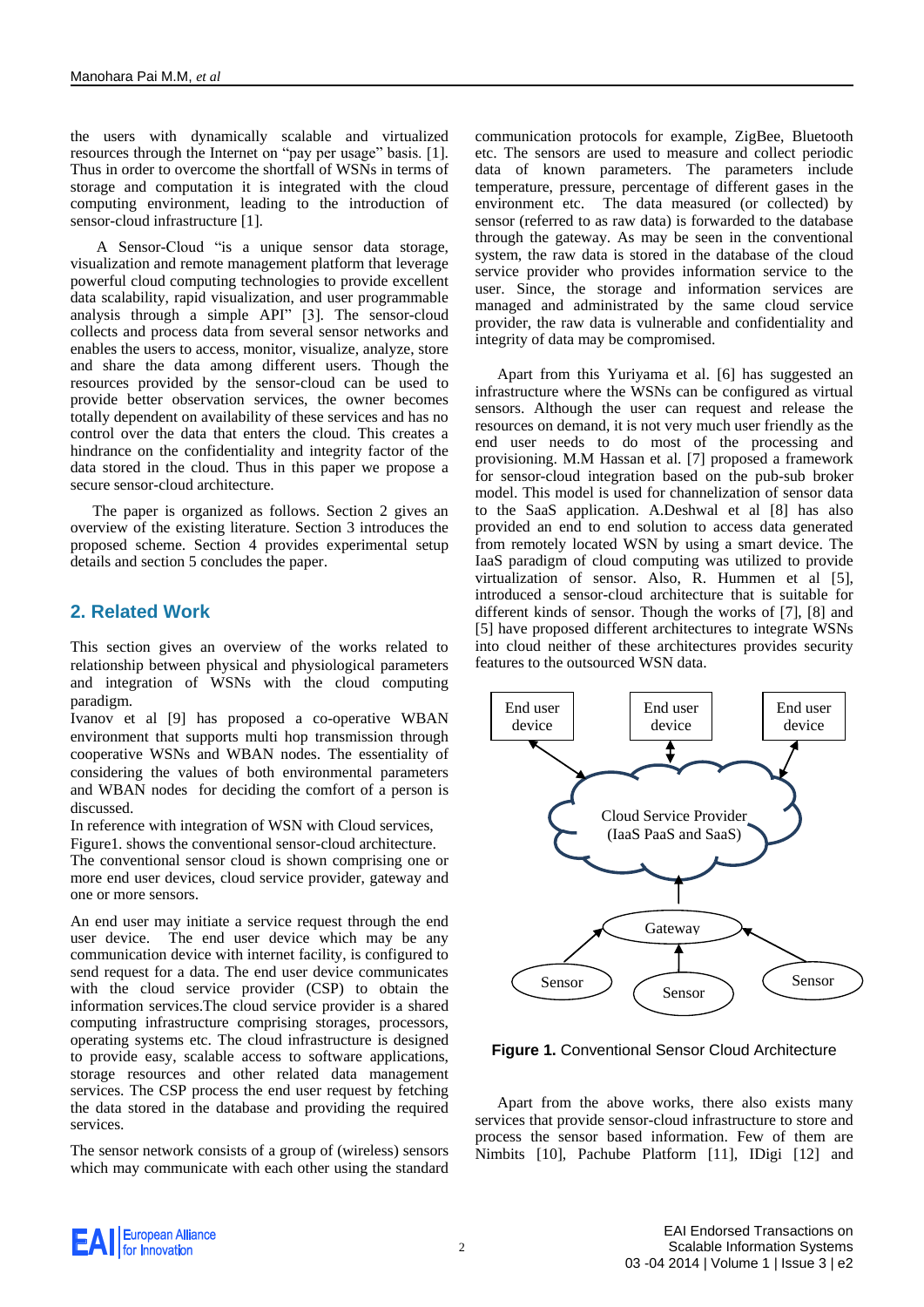ThingSpeak[13]. Although the above sensor-cloud provides observation services, they lack secure access to the data.

The NIST has identified certain high level security objectives in order to address the threats that are specific to outsourcing of data to the cloud [4]. These objectives are confidentiality, integrity, availability, assurance and accountability. R. Hummen [5] has discussed the essentiality of these five objectives with respect to sensorcloud scenario.

Thus considering the confidentiality and integrity factor of the outsourced data we propose secure sensor-cloud architecture.

In this research since we are dealing with human being as a subject, it is essential to consider the relationship between the physiological and physical parameters in order to develop a fool proof parameter measurement system on one hand and secure the stored data in cloud on the other hand.

# **3. The Proposed System Architecture**

This section discusses the proposed sensor-cloud architecture with security features and the parameter measurement and acquisition system. The system architecture is shown in Figure 2. The architecture is designed by taking the following assumptions into consideration. Within the boundaries of the sensor network, we assume that data is transferred securely to the gateway. Considering the gateway, we assume that its configuration is secure and access control mechanisms are implemented properly. With respect to assurance, we assume that the IaaS and PaaS provider ensure compliance to the security standards. Most importantly, the cloud service provider does not handover the data to an unauthorized third party.

As shown in the Figure 2 the overall system comprises of WSNs henceforth represented as Sensor networks, Gateway, Virtual Sensor Cloud, Service cloud and the Client device. Each subsystem is discussed below.

#### **1) Client Device**

Client devices are the devices that the end user interacts with, in order to access the applications. Any device that has internet and web-browser facility can be used as a client device. These devices can either be a smart phone, tablet, laptop or a desktop. The end user can request for the different services using the client device.

#### **2) Sensor Networks**

The sensor network is composed of WSN and Wireless Body Area Network (WBAN). WBAN has different sensors embedded on human body which are used for measuring the physiological parameters. The WSN consists of a group of wireless sensors that can communicate with each other using the standard communication protocols like ZigBee. These sensors can be used to measure different physical parameters (like temperature, pressure, amount of different gases in the environment etc) periodically. This raw data is forwarded to the sink node or the gateway directly or through multiple hops.

#### **3) Gateway**

The gateway acts as an interface between the sensor network and the cloud network. The gateway or the sink node receives raw data from various sensor nodes. The received data consists of various parameters like sensor identity, observation values, geo-location, manufacture information and many more. The gateway extracts the sensor observation values to perform the integrity and encryption operations and accesses the services of cloud computing to store data into the cloud.



**Figure 2.** Proposed Sensor Cloud Architecture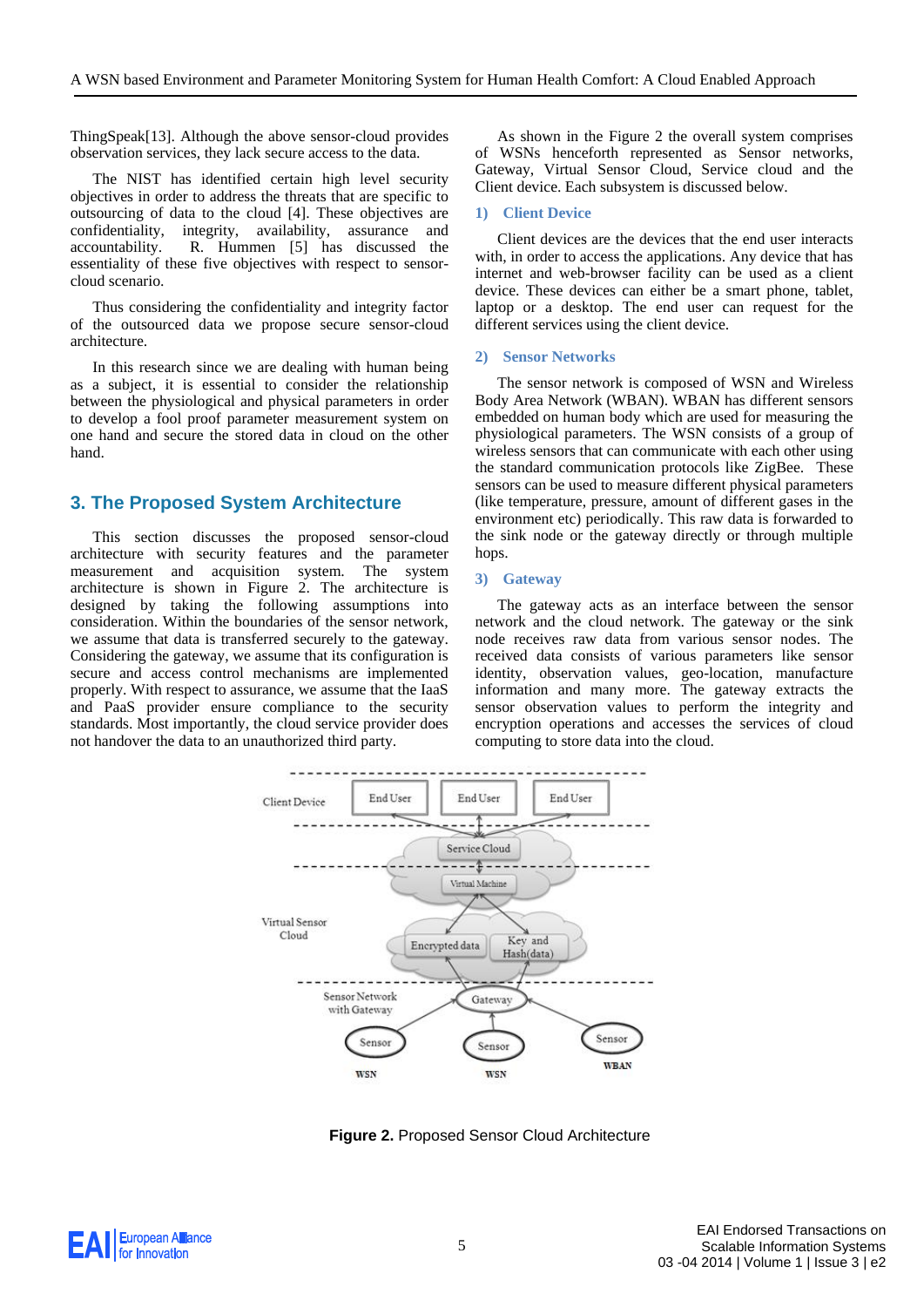





**Figure 4.** Interconnection between Virtual machine and Virtual Sensors (database) using pub/sub mechanism

## **4) Virtual Sensor Cloud**

The virtual sensor cloud refers to the interface between the storage services provided by the IaaS architecture of a CSP and data processing services provided by another CSP. This subsystem is responsible for sensor data management and sharing operations. The sensor data may be requested for different applications by the service cloud. Based on the requirements the sensor data needs to be represented accordingly. To support these operations a virtualization layer is essential. The virtualization layer consists of two different levels. These levels are:

*a) Virtual Sensors:* The virtual sensor consists of databases to store the data. The infrastructure services for storage are provided by the CSP, say  $CSP<sub>A</sub>$ . We consider that each gateway has a one to one connection with two virtual sensors. This is shown in Figure 3. The data virtual sensor is used to store the encrypted data and key virtual sensor is used to store the computed hash value and the key that was used for performing the encryption operation. In order to identify the key used

for encrypting the data, the timestamp at which the operation is performed is also stored in the corresponding databases.

*b) Virtual Machines***:** The Virtual machine is spawned on the request of the service cloud. Based on the request of the service cloud the virtual machines (VMs) extract the information from the virtual sensors and process it. These processing services are provided by the second  $CSP$  say  $CSP<sub>B</sub>$ . The connection between the VMs and the virtual sensors follow a publish/subscribe mechanism which is as shown in the Figure 4. Once the encrypted data, key and the hash values are obtained the corresponding integrity and decryption operations are performed. The decrypted data is sent to the service cloud. There are many advantages of using the above IaaS based architecture when compared to ad-hoc based solutions and thread based solutions as explained in [8]. Thus deployment of IaaS based architecture with virtualization makes the proposed architecture suitable to any working environments.

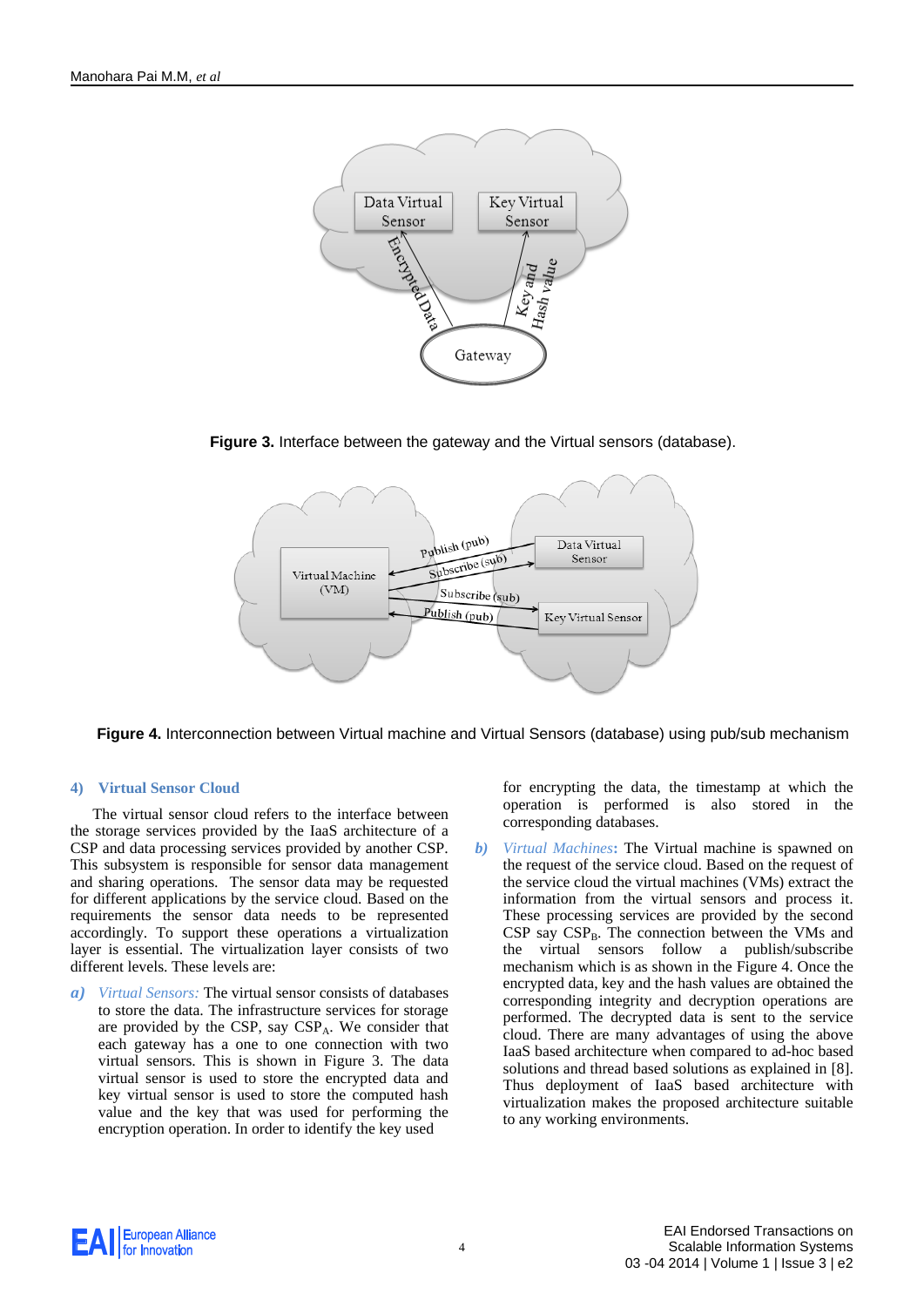### **5) Service Cloud**

This subsystem provides SaaS environment to the end users. The data obtained from the virtual sensor cloud is processed and represented for visualization based on the request of the end user.

## **4. Operation of the Proposed Architecture**

The entire operation can be divided into two phases. The first phase involves outsourcing of the data into the cloud by the gateway. This is represented as a flowchart in Figure 5. The sensors measure the parameters periodically and send the data to the gateway either directly or by multiple hops. The gateway continuously monitors if it has received any data from the sensors. On receiving the data the gateway performs the corresponding integrity and the confidentiality operations. To maintain the confidentiality of the data, encryption is performed and for integrity the encrypted data is hashed. The hash value that is stored in the cloud is computed as:

$$
H_i(m) = Hash(E_i(m) || Key_i)
$$
 (1)

Where  $H_i(m)$  is the hash value of the i<sup>th</sup> data,  $E_i$  is the encrypted value of  $i<sup>th</sup>$  data and Key<sub>i</sub> is the key used for encrypting the i<sup>th</sup> data. Thus  $H_i(m)$  maintains the integrity of the encrypted data and also the key used for performing the encryption.

The gateway then connects to the virtual sensor cloud and puts the encrypted data into the first virtual sensor, the key and the corresponding hash value into the second virtual sensor as illustrated in Figure 5.

The second phase involves providing observation services to the end user. This is shown in Figure 6. When the user access the application using the client device, the service cloud invokes a virtual machine in the virtual sensor cloud in order to provide services as requested by the client. Based on the request of the service cloud the VMs obtain the corresponding data from the virtual sensors using publish/subscribe (Pub/Sub) mechanism. On obtaining the data from the virtual sensors the VM checks for the integrity constraint. If satisfied, the decryption operation is performed using the corresponding key. This decrypted information is forwarded to the service cloud. The service cloud displays the results in the required format to the end user.

In the proposed architecture we observe that the encryption and the hash operations are performed at the gateway before outsourcing the data to the cloud. As the encrypted data and the key required for performing the encryption are stored in different virtual sensors (databases), the attacker must obtain the database in which the key is stored to decrypt the data. Since the cloud architecture provides IaaS paradigm to several users, finding the exact pair of databases is challenge.

Hence, the path for an attacker to obtain the sensitive information from the cloud is obstructed to a major extent. Therefore, the proposed architecture maintains the confidentiality and integrity of the data stored in the cloud.

Thus the sensor-cloud architecture helps in providing better observation services to the end user, in-turn helping the customers to perform better analysis. Also this architecture provides dynamic provision of services to the customers; as a result the users can access relevant information from anywhere and at anytime.

Apart from this as the storage services are provided by the  $CSP<sub>A</sub>$  and processing services are provided by  $CSP<sub>B</sub>$ . Thus, either of the two service providers have complete information of the overall architecture.  $CSP<sub>A</sub>$  neither knows the contents of the database nor the application for which this data needs to be processed and  $\widehat{\text{CSP}}_B$  does not have the stored data. As a result this architecture provides inherent security as the data storage and data processing are performed by two different clouds.

## **5. Experimental Setup**

The experimental setup consists of WBAN nodes to monitor the physiological parameters of a human being and WSN nodes to monitor environmental parameters such as percentage of oxygen, carbon dioxide, temperature, humidity etc. The experimental setup is as shown in Figure 7. As discussed in section 3, the system architecture consists of 4 subsystems, namely client device, service cloud, Virtual sensor cloud and the wireless sensor networks. For each of these subsystems the following tools are used for implementation.

We consider the Client device to be a laptop or a desktop. SQL service of CSP<sup>A</sup> is used for the implementation of Virtual sensor. Java Virtual machines provided by  $CSP_B$  is used for virtualization and service cloud. Thus the storages services are provided by  $CSP<sub>A</sub>$  and processing services are provided by CSP<sub>B</sub>. For demonstration purpose we have measured the levels of oxygen and carbon-dioxide in an air-conditioned room. To measure these values oxygen sensor (SK-25) [16] and carbon-dioxide (TGS-4116) [16] of Libelium Company [14] were used. These sensors were embedded on the Waspmote board [15] provided by Libelium Company.



**Figure 7.** Experimental setup

**All** European Alliance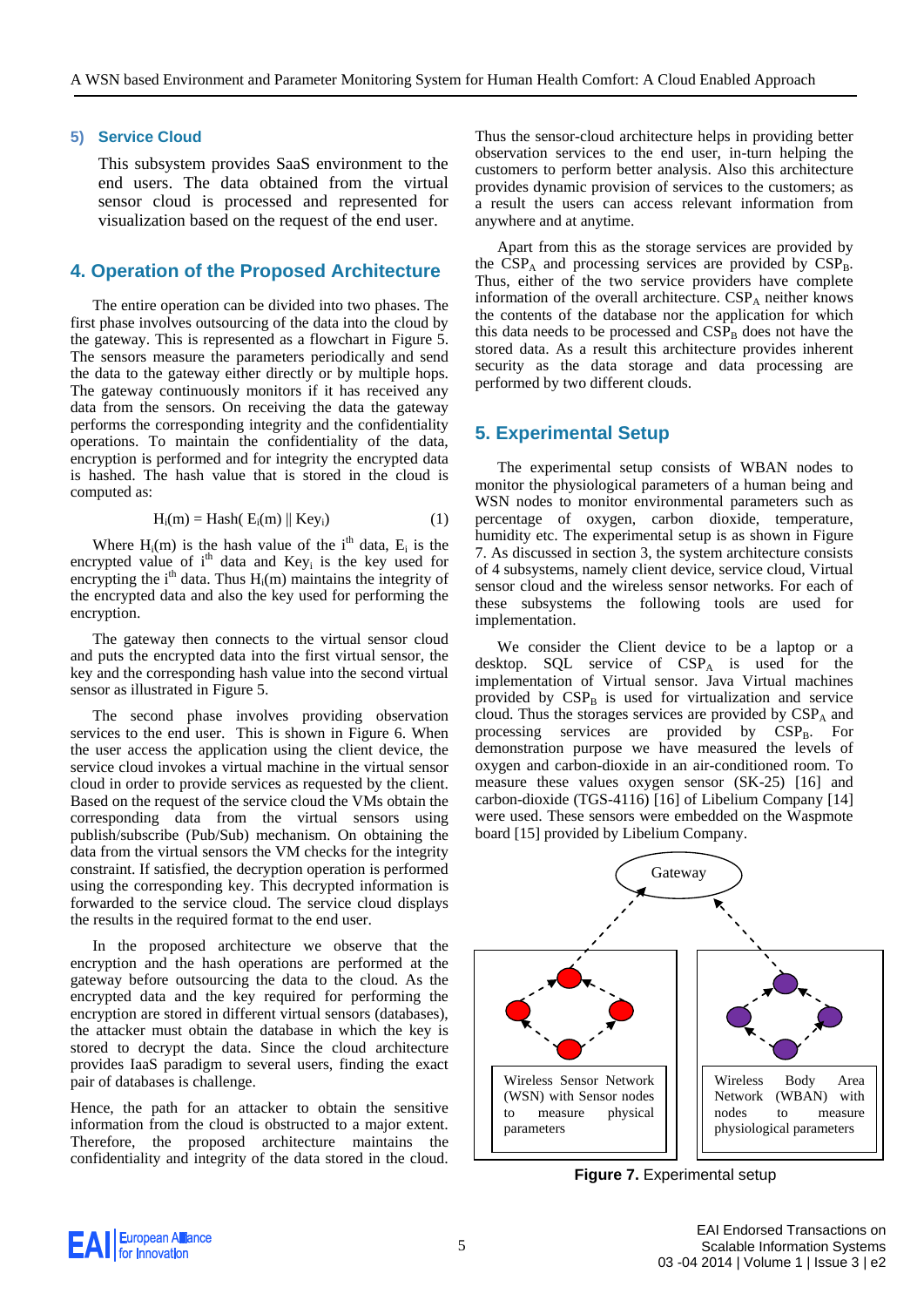



Java platform is used for programming with the help of NetBeans-7.3 IDE [17]. Any of the standard encryption/decryption algorithm and hashing algorithm (which provides both pre-image resistance and second pre-image resistance) can be used. In this work, DES algorithm is used to perform the encryption and decryption operations and SHA-256 is used to perform hash operations. Thus if an attacker tries to access the data stored in cloud, the task of finding the pair of databases in order to decrypt the data is a challenge. Thus the path for a third party attacker to manipulate the data is obstructed, thereby making the overall system more secure.

Figure 8 and Figure 9 shows a pictorial representation of information services provided to the user. The figure 8 demonstrates the percentage of oxygen and carbon dioxide for the current instance. Figure 9 demonstrates the percentage of carbon dioxide and oxygen for a period of duration.

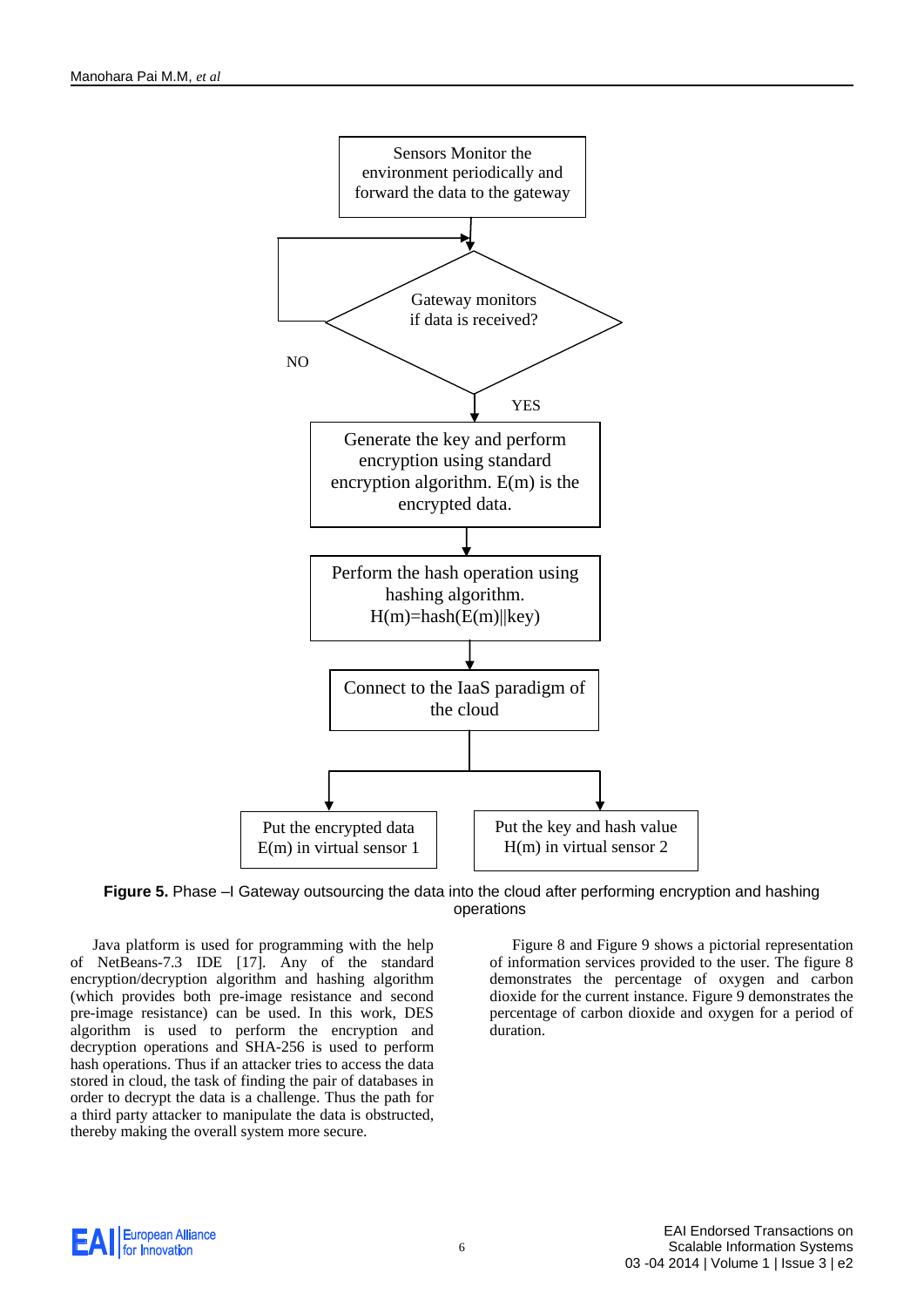

**Figure 6.** Phase –II Flowchart showing the steps involved in providing observation Services to the end user

Bar Graph Showing the Current Percentage of Oxygen and Carbon dioxide



**Figure 8.** Visualization of percentage of oxygen and carbon-dioxide for the current instance of time



**Figure 9.** Visualization of percentage of oxygen and carbon-dioxide for a period of time (past values)